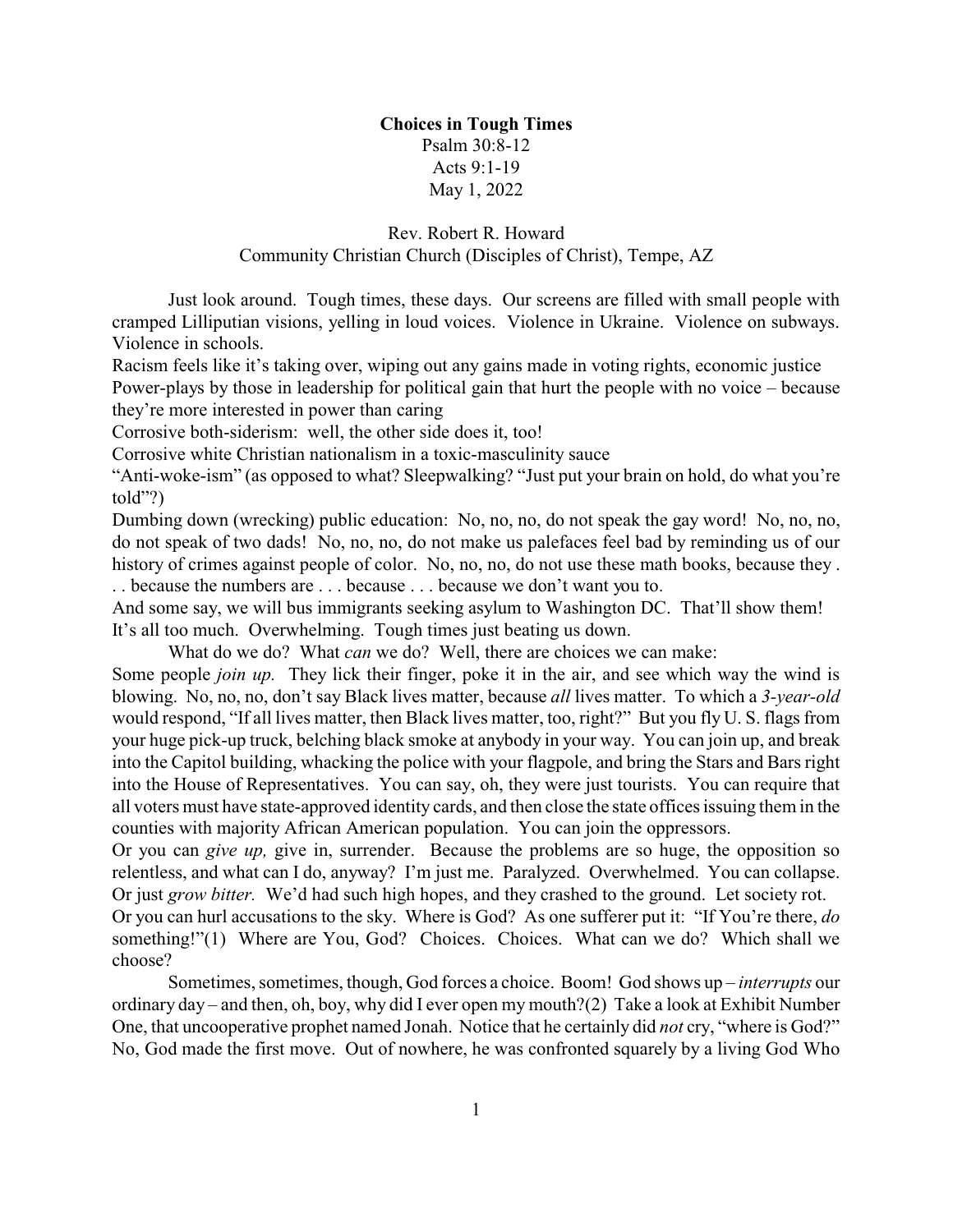*intervenes* in our life, in world affairs, in fact. This God called Jonah to journey to Russia, to march through the streets of Moscow and cry out, "Repent! You've got forty days until God's timer expires." Where is God?? Intervening exactly in the way Jonah feared. Nineveh/Moscow repented, grieved their sin, changed their evil ways, lock, stock, and barrel, every last citizen of them, men, women, gender-fluid, pets, livestock, even their micro-biomes both inside and out, everyone and everything, instantly doing a total 180. Every preacher's dream. Jonah just glanced up at God and griped: "I *knew* it! I knew You would forgive these dirtbags!" Where is God? Which God do you want? Maybe the God Who cares enough about folks who are hurting to interrupt things. Here's another exhibit: a zealot breathing threats and murder, hunting down followers of that heretic Jesus Christ. Saul by name, marching toward another nest of them. Doing God's work he was, keeping the flock pure. Until that very Jesus stepped in. Interrupted Saul's fierce career, and turned him around. Blinded that blind one, until the scales fell, and he saw the light. But notice, notice carefully. Saul did not make the change alone. He had an accomplice. Exhibit number three: one Ananias. Devout Jew, devoted to God, a Syrian. Boom! Into his dream walks Jesus, interrupting his life forever. "I want you to go look for that berserker named Saul. Lay hands on him. Heal him – inside and out." Uh, Lord, you mean *that* Saul? You've heard of him, right? I mean, his reputation? Talk about "irrational exuberance!" Tearing up every church for miles around, jailing them, prosecuting them, killing them? *That* Saul? You want me to go to him? Is this a robocall?" Interrupting again. We're just doing what we do, and BOOM! In walks Jesus, to reroute our life's GPS. Forces a choice.

Evil seeks to *un*do, tear *down, dis*mantle, rip *apart,* hurt – reversingGod's creation ultimately to nothing. Zero. A devastated wasteland. Or sheer chaos. Which is *exactly* the raw material God used to create all there is. Whether you believe in *creatio ex nihilo,* whipping up all there is out of nothing, or follow the Hebrew of Genesis 1, that God brought creative, fruitful order out of chaos, in both cases, evil actions are producing the raw material for God's creative – no, *re*-creative action. Because God cares enough to step into our mess. Interrupt things. That's what happened with Saul, whose life of destruction was interrupted, and then *re*-created into Paul the apostle. He encountered the interruption from Jesus – but not without human help in his re-creation. So what's the first thing blind Saul heard after the door opened? *"Brother* Saul.... how do you want your eggs? Oh, and hold still while I lay hands on you. I was sent. Something about you being filled with the Holy Spirit. So hold still a minute." That's it. After the interruption, ordinary human caring. That just happened to make 2000 years' worth of difference. Saul would not become Paul without *Ananias.* God's accomplice. Which brings us to  $\dots$  us. Out of nowhere, when things look most hopeless, boom! – in breaks God's radical interruption called resurrection. Out of a tomb, out of this world's chaos, out of hearts in agony, facing solid brick walls, obstinate state Supreme Courts, demented election deniers, or power-mad aggressors invading a peaceful country. When you least expect it. In breaks God's creative power, waking us up to the really Real behind all the facades. And inviting us to step into the work. And be remade ourselves, in the very effort. And so discover the secret pulsing Presence in us. Through us. Beyond us. Oh, sure, we're not any kind of Jonah. We sure aren't Saul. But, friends, maybe, maybe we might find the clothes of Ananias fit more comfortably. *In his discomfort.* Plain, ordinary guy. Called to stop some overzealous crazy that was hurting people. By God's interruption. That's what changes worlds. Large – and small. Daring to follow the pointing finger that points us *way* beyond our "comfort zone." Into God's *re-creation* zone.